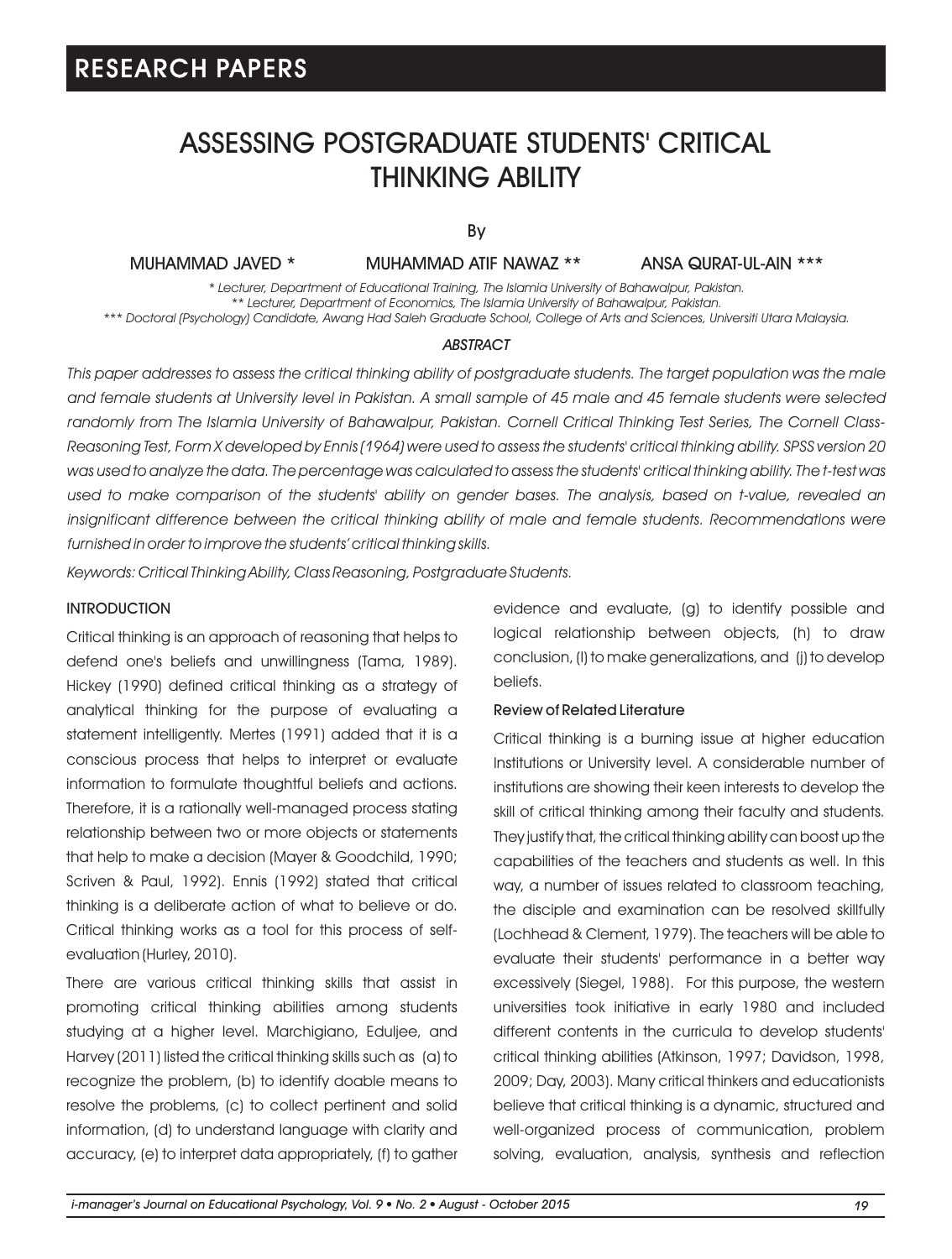(Cheung, & Hew, 2004; Jeong, 2003). Bailin (2002), and Byrne and Johnstone, (1987) justified that the critical thinking ability assists students to analyze a problematic and tricky situation, choose appropriate problem solving strategy, evaluate scientifically and make decisions wisely, and synthesize the challenging situation pragmatically.

Critical thinking skill is one of the important aspects of curriculum contents at higher education institutions to develop students' critical abilities. Our society is becoming more and more complex with the passage of time; therefore, it requires individuals to take tangible decisions to resolve multifarious situations (Behar-Horenstein, & Niu, 2011). Developing critical skills is also a desirable attribute of graduates in the 21st century to cope with the complicated issues existing in our society (Davies, 2011). Critical thinking assists develop and apply analytical skills in real life situations (Noblitt, Vance, & Smith, 2010).

With reference to the present study, the previous studies (Farrington, DiGregorio, & Page, 1999; Gorinski, & Abernethy, 2003) conducted on critical thinking revealed that the students' higher level of critical thinking help them analyze and synthesize critical, challenging, and puzzling situations prudently. The students can integrate the pieces of information appropriately. With regard to the critical thinking ability among male and female postgraduate students, a study carried out by Facione, Sanchez and Facione (1999) found no significant difference between the scores of male and female students. However, as regards the dispositional differences among male and female students, a research conducted by Walsh and Hardy (1999) at university level revealed that female scores were higher than their male counterparts. The current study is an effort to find out the critical thinking level among Postgraduate students and make a genderbased comparison of critical thinking ability.

#### **Objectives**

The objectives of the present study is aimed:

1. To find out the postgraduate students' level of critical thinking and

2. To make a comparison of male and female students' critical thinking ability.

#### Method and Procedure

The population for this study was the Postgraduate students at University level. A small sample consisting of ninety students (45 male and 45 female students) from Master of Education (M.Ed.), Master of Arts in Education (MA Education) and Bachelor of Education (B.Ed.) studying in The Islamia University of Bahawalpur, Pakistan were selected randomly. Thirty students were selected randomly from each program mentioned above. The students enrolled in semester I and II were chosen for the sample. Their age ranged between 19 and 25 years with a mean of 23.7 years. In order to examine and compare the difference between mean scores of male and female students, t-test was applied.

#### Research Instrument

The 'Cornell Critical Thinking Tests, The Cornell Class-Reasoning Test, Form X' developed by Ennis (1964) was partially adopted to collect the data from the respondents. This test was designed to assist teachers, parents and administrators predict students' future performance in honors and advanced placement classes, college admission, state proficiency exams, critical thinking classes and even in a career situation. However, it can be employed to test students' higher order thinking capability and measure their critical ability since it is a comprehensive instrument to gauge the critical ability of the students studying at a higher level (Mortier, 2008). Written permission from the author was taken before using the instrument. Actually the Cornell Class-Reasoning Test, Form X' consisted of 76 items, however, only 40 items were taken for this study since the instrument was too lengthy and time consuming. The reliability of the instrument was established at 0.918 Cronbach's Alpha that indicates very high reliability.

#### Data Collection and Analysis

As stated earlier, only 40 items were taken from the instrument to find the students' critical ability. The instrument was administered personally in the classroom to collect data. The respondents responded on a Likert-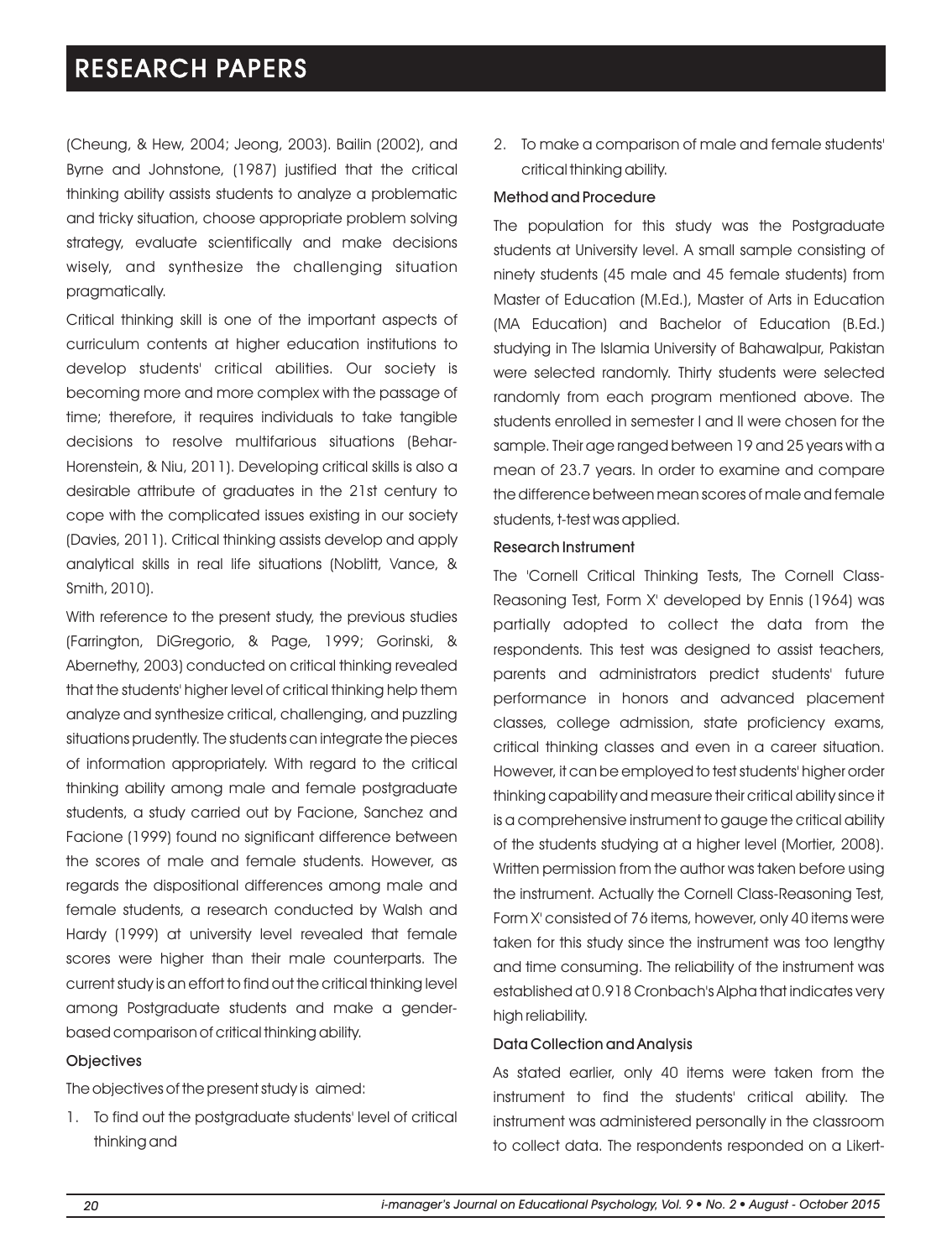type scale with three response options, namely 'Yes, 'No', and 'May Be'. One of the three response options were correct. The response rate was 100 percentage. The results were tabulated in a consolidated Table 1 to find out the overall critical thinking level of the respondents and the results were presented in Table 2.

According to Table 1, the majority (50 or more than 50%) of the students gave correct answers of only 17 items (item 2, 3, 4, 5, 6, 7, 9, 13, 15, 20, 21, 22, 24, 25, 29, 33 and 39) out of 40 items (Table 1). It can be said that, the participants gave the correct answers of 42.50% items. Whereas the respondents gave wrong answers of 23 items

| Item. No (Refer to | YES           | <b>MAYBE</b><br>NO |            | <b>Correct Answer</b> |
|--------------------|---------------|--------------------|------------|-----------------------|
| Appendix A)        |               |                    |            |                       |
| 1                  | $14(46.67)$ * | 7(23.33)           | 9(30.00)   | <b>NO</b>             |
| 2                  | 27 (90)       | 0(00.00)           | 3(10.00)   | <b>YES</b>            |
| 3                  | 21(70)        | 4 (13.33)          | 5(16.67)   | <b>YES</b>            |
| 4                  | 7(23.33)      | 4 (13.33)          | 19 (63.33) | <b>MAYBE</b>          |
| 5                  | 22 (73.33)    | 4 (13.33)          | 4 (13.33)  | <b>YES</b>            |
| 6                  | 21 (70.00)    | 4 (13.33)          | 5(16.67)   | <b>YES</b>            |
| 7                  | 6(20.00)      | 19(63.33)          | 5(16.67)   | <b>NO</b>             |
| 8                  | 14 (46.67)    | 7(23.33)           | 9(30.00)   | <b>YES</b>            |
| 9                  | 14 (46.67)    | 15 (50.00)         | 1(3.33)    | <b>NO</b>             |
| 10                 | 14 (46.67)    | 7(23.33)           | 9(30.00)   | <b>MAYBE</b>          |
| 11                 | 9(30.00)      | 12 (40.00)         | 9 (30.00)  | <b>NO</b>             |
| 12                 | 10 (33.33)    | 9(30.00)           | 11 (36.67) | <b>MAYBE</b>          |
| 13                 | 18 (60.00)    | 4 (13.33)          | 8 (26.67)  | YES                   |
| 14                 | 12 (40.00)    | 12 (40.00)         | 6(20.00)   | <b>NO</b>             |
| 15                 | 18 (60.00)    | 7(23.33)           | 5(16.67)   | <b>YES</b>            |
| 16                 | 13 (43.33)    | 3(10.00)           | 14 (46.67) | MAYBE                 |
| 17                 | 14 (46.67)    | 9(30.00)           | 7 (23.33)  | <b>YES</b>            |
| 18                 | 9(30.00)      | 14(46.47)          | 7(23.33)   | <b>NO</b>             |
| 19                 | 9(30.00)      | 14 (46.67)         | 7(23.33)   | <b>YES</b>            |
| 20                 | 21 (70.00)    | 2(6.67)            | 7(23.33)   | YES                   |
| 21                 | 15 (50.00)    | 7(23.33)           | 8 (26.67)  | YES                   |
| 22                 | 7(23.33)      | 19 (63.33)         | 4 (13.33)  | ΝO                    |
| 23                 | 8 (26.67)     | 10 (33.33)         | 12 (40.00) | MAYBE                 |
| 24                 | 20 (66.67)    | 8 (26.67)          | 2(6.67)    | YES                   |
| 25                 | 6(20.00)      | 19 (63.33)         | 5 (16.67)  | ΝO                    |
| 26                 | 10 (33.33)    | 16 (53.33)         | 4 (13.33)  | <b>YES</b>            |
| 27                 | 11 (36.67)    | 5(16.67)           | 14 (46.67) | <b>MAYBE</b>          |
| 28                 | 14 (46.67)    | 10 (33.33)         | 6(20.00)   | <b>YES</b>            |
| 29                 | 5(16.67)      | 21 (70.00)         | 4 (13.33)  | <b>NO</b>             |
| 30                 | 10 (33.33)    | 13 (43.33)         | 7(23.33)   | <b>NO</b>             |
| 31                 | 6(20.00)      | 16 (53.33)         | 8 (26.67)  | <b>MAYBE</b>          |
| 32                 | 11 (36.67)    | 14 (46.67)         | 5(16.67)   | <b>NO</b>             |
| 33                 | 18 (60.00)    | 9(30.00)           | 3 (10.00)  | <b>YES</b>            |
| 34                 | 9(30.00)      | 19 (63.33)         | 2(6.67)    | <b>YES</b>            |
| 35                 | 10 (33.33)    | 11 (36.67)         | 9(30.00)   | <b>NO</b>             |
| 36                 | 8 (26.67)     | 11 (36.67)         | 11(36.67)  | <b>NO</b>             |
| 37                 | 14 (46.67)    | 6(20.00)           | 10 (33.33) | <b>MAYBE</b>          |
| 38                 | 7(23.33)      | 13 (43.33)         | 10 (33.33) | <b>MAYBE</b>          |
| 39                 | 18 (60.00)    | 9(30.00)           | 3(10.00)   | <b>YES</b>            |
| 40                 | 7(23.33)      | 12 (40.00)         | 11 (36.67) | <b>MAYBE</b>          |

\*Note: Calculated values stated in the parentheses indicate percentage

Table 1. Postgraduate students' overall critical thinking level

(item 1, 8, 10, 11, 12, 14, 16, 17, 18, 19, 23, 26, 27, 28, 30, 31, 32, 34, 35, 36, 37, and 38) out of 40 items. It revealed that they gave the wrong answers of 57.50% items. It can be concluded that the majority of the respondents gave wrong answers of more than 50% questions.

According to Table 2, the majority (50 or more than 50%) of male students gave the correct answers of 21 (52.5%) items out of 40 items. Contrarily, the majority (more than 50%) of female students gave the correct answers of only 15 (37.5%) items (Table 2).

Table 2 shows the comparison of male and female postgraduate students' scores in critical thinking level. As stated earlier, t-test was used to examine the difference between the mean scores of male and female students. So it is evident that the calculated value of t-statistics (0.00519) is very less and lies in the acceptance region of the distribution. Hence, it gives way to the acceptance of the null hypothesis. Therefore, it is concluded that the difference between the mean score of critical thinking ability in both genders is insignificant.

#### Conclusion

Critical thinking is the capability to evaluate the confused and perplexing situation (Smith & Stitts, 2013). It assists students to resolve the perilous educational and social issues. With reference to the results of the present study, the critical thinking level of the postgraduate students is not too good. They could not answer more than 50% items. As regards the critical thinking of male and female students, based on t-test, to the difference between critical thinking of both genders is insignificant. These results are consistent with the findings of the previous studies conducted by Baker and MacIntyre (2000), Facione, Sanchez and Facione (1999), Lewinsohn, Gotlib, Lewinsohn, Seeley, and Allen (1998) and Onwuegbuzie, Bailey, and Daley (1997). On the other hand, the findings of a study conducted by Walsh and Hardy (1999) revealed that the scores of female students are greater than that of male students.

#### Recommendations

Critical thinking ability is significantly important for students to resolve their Educational and Social issues. Moreover, it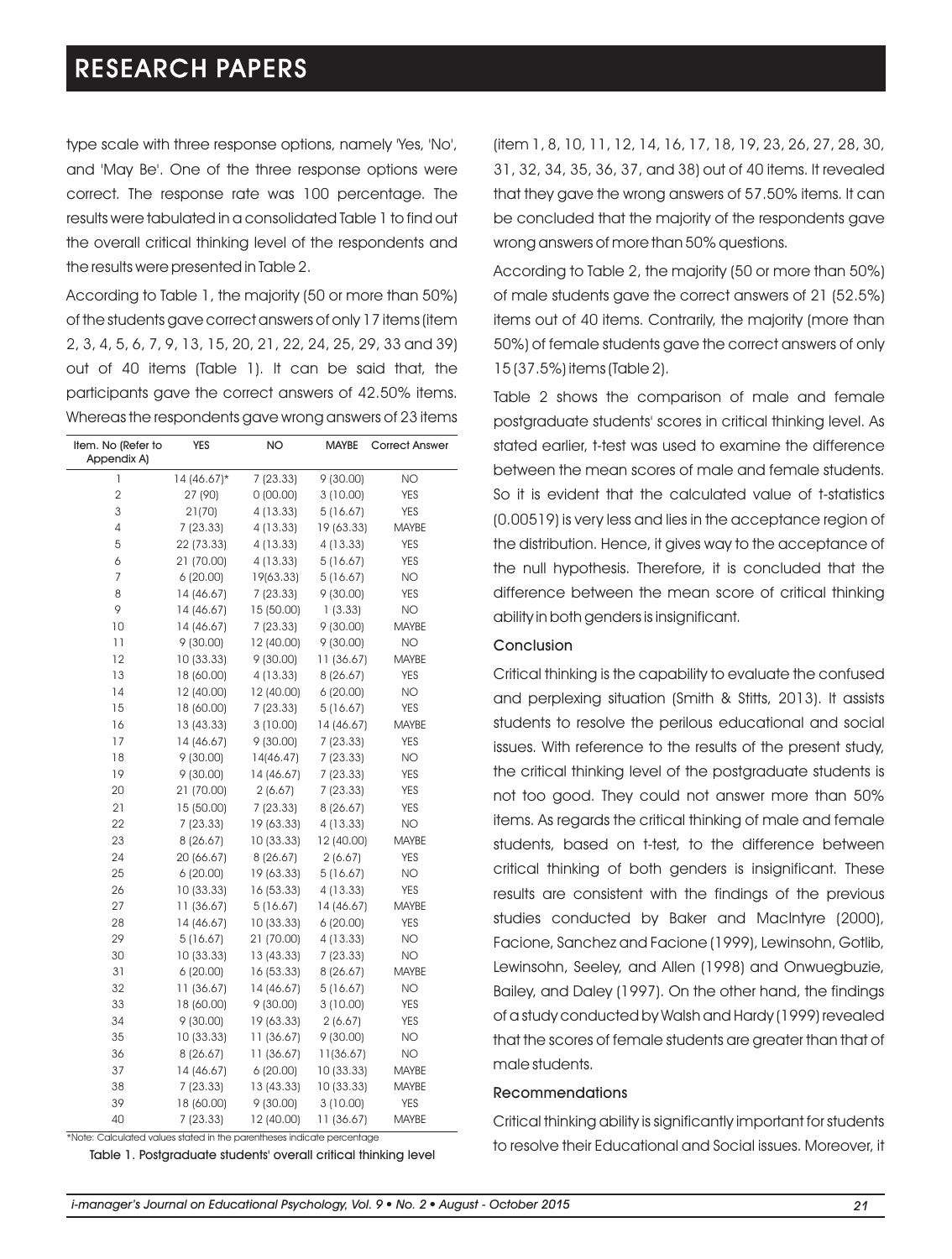is one of the important skills that should be taught to students studying at a higher level. Therefore, the researchers would like to furnish some recommendations. Firstly, the teachers should make deliberate efforts to enhance their students' critical thinking ability. They should arrange such activities in the classroom that might inculcate critical thinking abilities amongst their students.

Secondly, the students should pay full attention to be more and more proficient in developing their critical thinking abilities so that they may resolve challenging issues in education and social life as well.

Thirdly, the administration of institutions and policy makers should add relevant contents in syllabi in line with the critical thinking skills to enhance students' critical thinking

| Item. No (Refer |              | <b>Male Students</b> |              |            | <b>Female Students</b> |              | Correct      |         |
|-----------------|--------------|----------------------|--------------|------------|------------------------|--------------|--------------|---------|
| to Appendix A)  | YES          | <b>NO</b>            | <b>MAYBE</b> | <b>YES</b> | <b>NO</b>              | <b>MAYBE</b> | Answer       | t-value |
| 1               | $7(46.67)$ * | 2 (13.33)            | 6(40.00)     | 7 (46.67)  | 5(33.33)               | 3(20.00)     | <b>NO</b>    |         |
| $\overline{2}$  | 14 (93.33)   | 0(0.00)              | 1(6.67)      | 13 (86.67) | 0(00.00)               | 2(13.33)     | YES          |         |
| 3               | 12 (80.00)   | 2 (13.33)            | 1(6.67)      | 9(60.00)   | 2 (13.330)             | 4(26.67)     | YES          |         |
| 4               | 3(20.00)     | 3(20.00)             | 9(60.00)     | 4 (26.67)  | 1(6.67)                | 10 (66.67)   | MAYBE        |         |
| 5               | 12 (80.00)   | 1(6.67)              | 2(13.33)     | 10 (66.670 | 3(20.00)               | 2(13.33)     | <b>YES</b>   |         |
| 6               | 13 (86.67)   | 2(13.33)             | 0(00.00)     | 8 (53.330) | 2 (13.330)             | 5(33.33)     | <b>YES</b>   |         |
| 7               | 1(6.67)      | 11(73.33)            | 3(20.00)     | 5(33.33)   | 8 (53.33)              | 2(13.33)     | <b>NO</b>    |         |
| 8               | 9(60.00)     | 2(13.33)             | 4 (26.67)    | 5(33.33)   | 5(33.33)               | 5(33.33)     | <b>YES</b>   |         |
| 9               | 3(20.00)     | 11 (73.33)           | 1(6.67)      | 11 (73.33) | 4(26.67)               | 0(00.00)     | <b>NO</b>    |         |
| $10$            | 6(40.00)     | 4(26.67)             | 5(33.33)     | 8 (53.33)  | 3(20.00)               | 4(26.67)     | <b>MAYBE</b> |         |
| 11              | 4 (26.67)    | 7(46.67)             | 4 (26.67)    | 5(33.33)   | 5(33.33)               | 5(33.33)     | <b>NO</b>    |         |
| 12              | 6(40.00)     | 2(13.33)             | 7(46.67)     | 4(26.67)   | 7 (46.67)              | 4(26.67)     | <b>MAYBE</b> |         |
| 13              | 12 (80.00)   | 3(20.00)             | 0(00.00)     | 6(40.00)   | 1(6.670)               | 8(53.33)     | <b>YES</b>   |         |
| 14              | 5(33.33)     | 7(46.67)             | 3(20.00)     | 7(46.67)   | 5(33.33)               | 3 (20.000    | <b>NO</b>    |         |
| 15              | 8(53.33)     | 4 (26.67)            | 3(2.00)      | 10(66.67)  | 3(20.00)               | 2(13.33)     | <b>YES</b>   |         |
| 16              | 9(60.00)     | 1(6.67)              | 5(33.33)     | 4(26.67)   | 2(13.33)               | 9(60.00)     | <b>MAYBE</b> |         |
| 17              | 6(40.00)     | 7(46.67)             | 2(13.33)     | 8 (53.33)  | 2(13.33)               | 5(33.33)     | <b>YES</b>   |         |
| 18              | 2(13.33)     | 10 (66.67)           | 3(20.00)     | 7 (46.67)  | 4(26.67)               | 4(26.67)     | <b>NO</b>    |         |
| 19              | 4(26.67)     | 8 (53.33)            | 3(20.33)     | 5(33.33)   | 6(40.00)               | 4(26.67)     | <b>YES</b>   |         |
| 20              | 10 (66.67)   | 0(0.00)              | 5(33.33)     | 11 (73.33) | 2(13.33)               | 3(20.00)     | YES          |         |
| 21              | 8 (53.33)    | 4 (26.67)            | 3(20.00)     | 7 (46.67)  | 3(20.00)               | 5(33.33)     | YES          | 0.00519 |
| 22              | 2(13.33)     | 13 (86.67)           | 0(00.00)     | 5(33.33)   | 6(40.00)               | 4(26.67)     | <b>NO</b>    |         |
| 23              | 3(20.00)     | 5(33.33)             | 7(46.67)     | 5 (33.330) | 5(33.33)               | 5(33.33)     | <b>MAYBE</b> |         |
| 24              | 13 (86.67)   | 2(13.33)             | 0(00.00)     | 7 (46.67)  | 6(40.00)               | 2(13.33)     | <b>YES</b>   |         |
| 25              | 4(26.67)     | 10 (66.67)           | 1(6.67)      | 2(13.33)   | 9(60.00)               | 4(26.67)     | <b>NO</b>    |         |
| 26              | 6(40.00)     | 8 (53.33)            | 1(6.67)      | 4 (26.67)  | 8 (53.33)              | 3(20.00)     | <b>YES</b>   |         |
| 27              | 5(33.33)     | 4(26.67)             | 6(40.00)     | 6(40.00)   | 1(6.67)                | 8(53.33)     | MAYBE        |         |
| 28              | 7(46.67)     | 7(46.67)             | 1(6.67)      | 7(46.67)   | 3(20.00)               | 5(33.33)     | <b>YES</b>   |         |
| 29              | 2(13.33)     | 12 (80.00)           | 1(6.67)      | 3(20.00)   | 9(60.00)               | 3(20.00)     | <b>NO</b>    |         |
| 30              | 1(6.67)      | 10(66.67)            | 4(26.67)     | 9(60.00)   | 3(20.00)               | 3(20.00)     | <b>NO</b>    |         |
| 31              | 2(13.33)     | 8 (53.33)            | 5(33.33)     | 4(26.67)   | 8 (53.33)              | 3(20.00)     | MAYBE        |         |
| 32              | 3(20.00)     | 11(73.33)            | 1(6.67)      | 8 (53.33)  | 3(20.00)               | 4(26.67)     | <b>NO</b>    |         |
| 33              | 10 (66.67)   | 4(26.67)             | 1(6.67)      | 8 (53.33)  | 5(33.33)               | 3(20.00)     | <b>YES</b>   |         |
| 34              | 3(20.00)     | 10 (66.67)           | 2(13.33)     | 6(40.00)   | 9(60.00)               | 0(00.00)     | <b>YES</b>   |         |
| 35              | 6(40.00)     | 5(33.33)             | 4 (26.67)    | 4(26.67)   | 6(40.00)               | 5(33.33)     | <b>NO</b>    |         |
| 36              | 2(13.33)     | 8 (53.33)            | 5(33.33)     | 6(40.00)   | 3(20.00)               | 6(40.00)     | <b>NO</b>    |         |
| 37              | 9(60.00)     | 2(13.33)             | 4 (26.67)    | 5(33.33)   | 4 (26.67)              | 6(40.00)     | MAYBE        |         |
| 38              | 2(13.33)     | 9(60.00)             | 4(26.67)     | 5(33.33)   | 4 (26.67)              | 6(40.00)     | <b>MAYBE</b> |         |
| 39              | 7(46.67)     | 5(33.33)             | 3(20.00)     | 11 (73.33) | 4(26.67)               | 0(00.00)     | <b>YES</b>   |         |
| 40              | 2(13.33)     | 7(46.67)             | 6(40.00)     | 5(33.33)   | 5(33.33)               | 5(33.33)     | <b>MAYBE</b> |         |

Table 2. Comparison of Male and Female postgraduate students in critical thinking level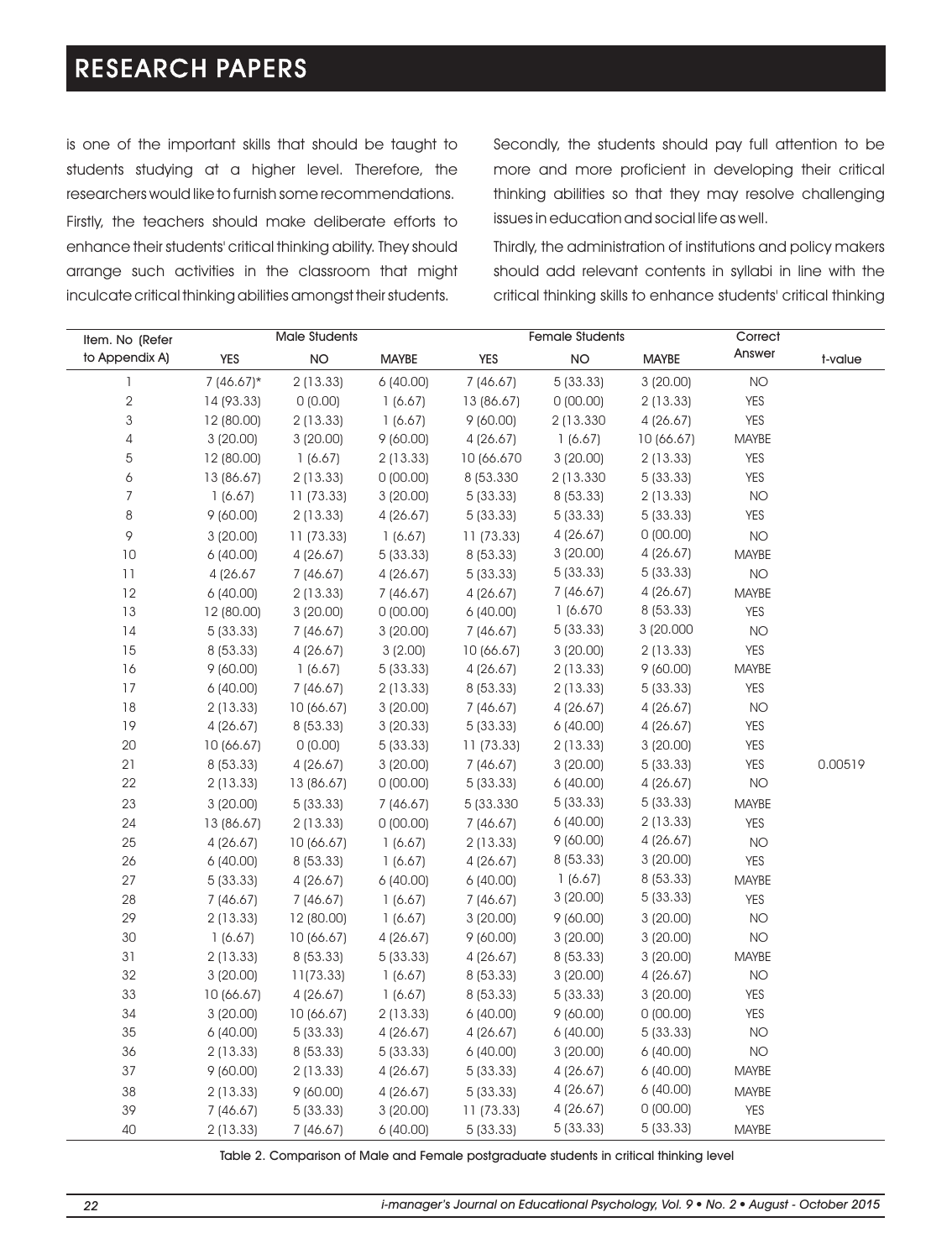abilities since the critical thinking skills valuably help them think critically in order to meet the standards and challenges of the 21st century learning.

#### Acknowledgments

The authors could not find words to express their gratitude and profound admiration to thank Robert Ennis, who allowed them to use his comprehensive and standardized instrument, namely Cornell Critical Thinking Test Series; The Cornell Class-Reasoning Test and Form X for the present research.

#### References

[1]. Atkinson, D. (1997). "A critical approach to critical thinking in TESOL". *TESOL Quarterly*, Vol. 31(1), pp.71-94.

[2]. Bailin, S. (2002). "Critical thinking and science education". *Science & Education*, Vol. 11(4), pp.361-375.

[3]. Baker, S. C., & MacIntyre, P. D. (2000). "The role of gender and immersion in communication and second language orientations". *Language Learning*, Vol. 50(2), pp. 311-341.

[4]. Behar-Horenstein, L. S., & Niu, L. (2011). "Teaching critical thinking skills in higher education: A review of the literature". *Journal of College Teaching & Learning (TLC)*, Vol. 8(2).

[5]. Byrne, M. S., & Johnstone, A. H. (1987). "Critical thinking and science education". *Studies in Higher Education*, Vol. 12(3), pp.325-339.

[6]. Cheung, W. S., & Hew, K. F. (2004). "Evaluating the extent of ill-structured problem solving process among pre-service teachers in an asynchronous online discussion and reflection log-learning environment". *Journal of Educational Computing Research*, Vol. 30(3), pp.197-227.

[7]. Davidson, B. (1998). "Critical thinking faces the challenge of Japan". *Inquiry*, Vol. 14(3), pp.41-53.

[8]. Davidson, B. W. (2009). "Critical thinking education faces the challenge of Japan". *Inquiry: Critical Thinking Across the Disciplines*, Vol. 14(3), pp. 41-53.

[9]. Davies, M. (2011). "Introduction to the special issue on critical thinking in higher education". *Higher Education Research & Development*, Vol. 30(3), pp.255260.

[10]. Day, R. (2003). "Teaching critical thinking and discussion". *The Language Teacher*, Vol. 27(7), pp.25-27.

[11]. Ennis, R. H. (1964). *Cornell Critical Thinking Test Series; The Cornell Class-Reasoning Test, Form X: Illinois Critical Thinking Project,* Department of Educational Policy Studies, University of Illinois at Urbana-Champaign.

[12]. Ennis, R. H. (1992). "The degree to which critical thinking is subject specific: Clarificationand needed research". In S. P. Norris (Ed.), *The generalizability of critical thinking: Multiple perspectives on an educational ideal* (pp. 21-37). New York: Teachers College Press, Columbia University.

[13]. Facione, P. A., Sanchez, C. A, & Facione, N. C. (1994). *Are college students disposed to think?*, CA: California Academic Press.

[14]. Farrington, S., DiGregorio, K. D. &Page, S. (1999). "The things that Matter: Understanding the Factors that Affect the Participation and Retention of Indigenous Students in the Cadigal Program at the Faculty of Health Sciences, University of Sydney". *Paper presented at the Joint Annual Conference of the Australian Association for Research in Education (AARE) and New Zealand Association for Research in Education (NZARE),* Melbourne.

[15]. Hickey, M. (1990). "Reading and social studies: The critical connection". *Social Education*, Vol. 54, pp. 175- 179.

[16]. Hurley, P. J. (2010). *A Concise Introduction to Logic.* Cengage Learning.

[17]. **Jeong, A. C. (2003).** "The sequential analysis of group interaction and critical thinking in online". *The American Journal of Distance Education*, Vol. 17(1), pp. 25-43.

[18]. Lewinsohn, P. M., Gotlib, I. H., Lewinsohn, M., Seeley, J. R., & Allen, N. B. (1998). "Gender differences in anxiety disorders and anxiety symptoms in adolescents". *Journal of abnormal psychology*, Vol. 107(1), pp. 109.

[19]. Lochhead, J., & Clement, J. (1979). "Cognitive Process Instruction". *Research on Teaching Thinking Skills*.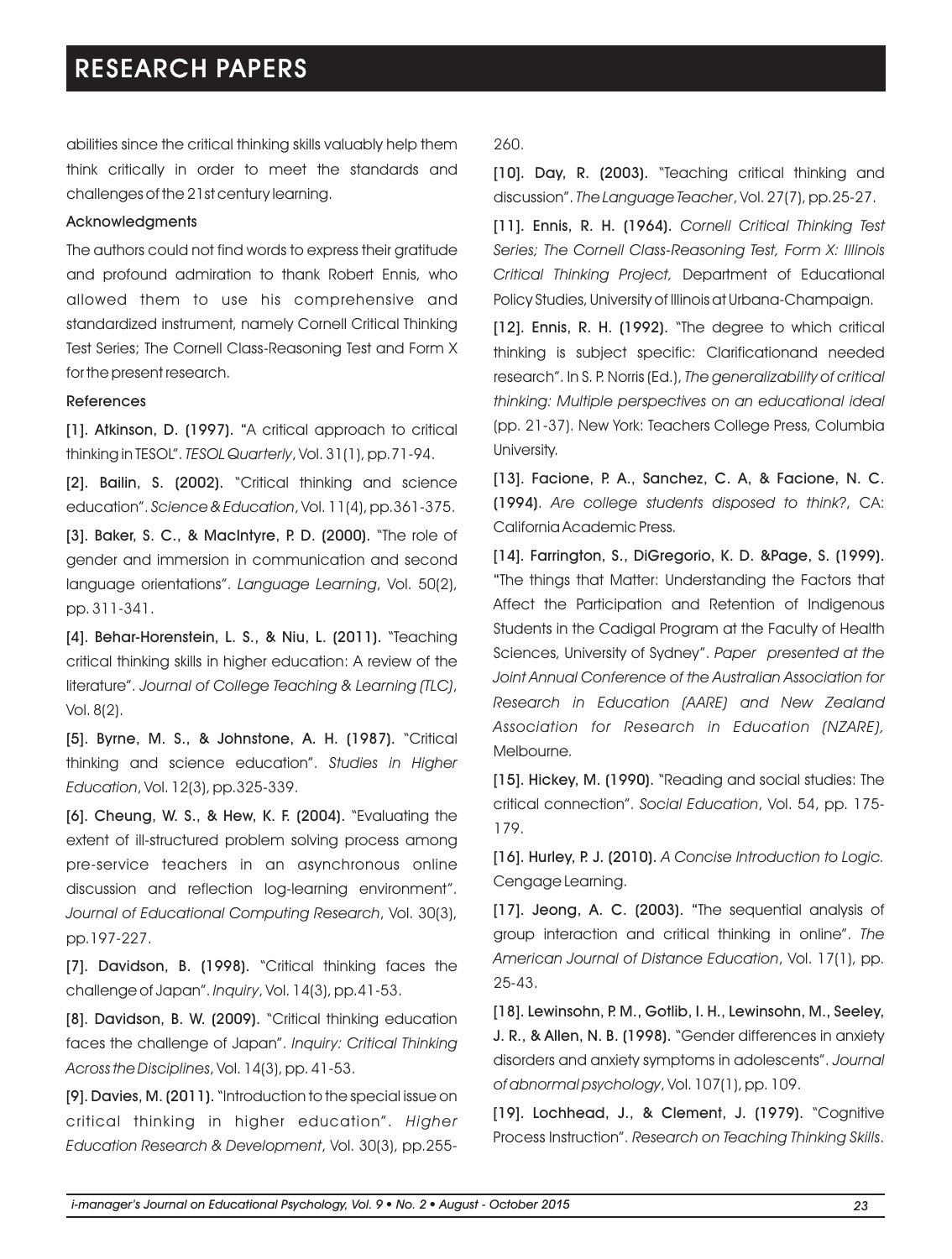Franklin : Franklin Institute Press.

[20]. Gorinski, R. & Abernethy, G. (2003). "Maori Student Retention and Success: Curriculum, Pedagogy and Relationships". *7th Pacific Rim: First Year in Higher Education Conference*, QUT, Brisbane.

[21]. Marchigiano, G., Eduljee, N., & Harvey, K. (2011). "Developing critical thinking skills from clinical assignments: a pilot study on nursing students' self reported perceptions". *Journal of Nursing Management*, Vol. 19(1), pp. 143-152.

[22]. Mayer, R., & Goodchild, F. (1990).*The critical thinker*. New York: Wm. C. Brown.

[23]. Mertes, L. (1991). "Thinking and writing". *Middle School Journal*, Vol. 22, pp.24-25.

[24]. Mortier, F. (2008). "Chapitre 3. Études d'évaluation: la méthode de Matthew Lipman comme moyen de développement". *Pédagogies en développement,* pp.47-69.

[25]. Onwuegbuzie, A. J., Bailey, P., & Daley, C. E. (1997). "Foreign Language Anxiety among College Students". Paper presented at the *Annual Meeting of the Mid-South Educational Research Association* (Memphis, TN, November 12, 1997).

[26]. Noblitt, L., Vance, D. E., & Smith, M. L. D. (2010). "A comparison of case study and traditional teaching methods for improvement of oral communication and critical-thinking skills". *Journal of College Science Teaching*, Vol. 39(5), pp. 26.

[27]. Scriven, M., & Paul, R. (1992). "Critical thinking defined". *Handout given at the Critical Thinking Conference,* Atlanta, GA.

[28]. Siegel, H. (1988). *Educating Reason: Rationality, Critical Thinking, and Education,* Vol. 1, New York: Routledge.

[29]. Smith, J. W., & Stitts, D. K. (2013). "Using action learning and critical thinking tools to make changes in higher education". *Contemporary Issues in Education Research (CIER)*, Vol. 6 (1), pp. 73-84.

[30]. Tama, C. (1989). "Critical thinking has a place in every classroom". *Journal of Reading*, Vol. 33, pp. 64-65.

[31]. Walsh, C. M., & Hardy, R. C. (1999). "Dispositional differences in critical thinking related to gender and academic major". *Journal of Nursing Education*, Vol. 38(4), pp. 149-155.

#### Appendix A

Adopted Instrument: Cornell Critical Thinking Test Series; The Cornell Class-Reasoning Test, Form X developed by (Ennis, 1964) with written permission

| Item. No       | Statement                                                                                                                                                                                                                                                                          |  | NO. | <b>MAYBE</b> |
|----------------|------------------------------------------------------------------------------------------------------------------------------------------------------------------------------------------------------------------------------------------------------------------------------------|--|-----|--------------|
|                | Suppose you know that the sparrow is over the hawk. Then would this be true? The hawk is over the sparrow.                                                                                                                                                                         |  |     |              |
| $\overline{2}$ | Suppose you know that Jane is standing near Betsy. Then would this be true? Betsy is standing near Jane.                                                                                                                                                                           |  |     |              |
| 3              | Suppose you know that California is near New York. Then would this be true? New York is near California.                                                                                                                                                                           |  |     |              |
| 4              | Suppose you know that The pit is inside of the mouth of the fox. The cherry is inside the mouth of the fox.<br>Then would this be true? The pit is inside the cherry.                                                                                                              |  |     |              |
| 5              | Suppose you know that X is next to Y. Then would this be true? Y is next to X.                                                                                                                                                                                                     |  |     |              |
| 6              | Suppose you know that all the cars in the garage are Mr. Smith's. All Mr. Smith's cars are Fords. Then would this be true?<br>All of the cars in the garage are Fords.                                                                                                             |  |     |              |
|                | Suppose you know that All John's pencils are blue. Then would this be true? At least some of John's pencils are not blue.                                                                                                                                                          |  |     |              |
| 8              | Suppose you know that all the books about sailing are Bill's. All the green books are Bill's. Then would this be true? At least<br>some of the green books are about sailing.                                                                                                      |  |     |              |
| 9              | Suppose you know that none of Jane's dolls have hats. Then would this be true? None of the dolls that have hats are Jane's.                                                                                                                                                        |  |     |              |
| 10             | Suppose you know that all the red books are John's. Then would this be true? All John's books are red.                                                                                                                                                                             |  |     |              |
| 11             | Suppose you know that all of Mary's books are about horses. None of the books on the shelf is about horses. Then would<br>this be true? At least some of Mary's books are on the shelf.                                                                                            |  |     |              |
| 12             | Suppose you know that all Jean's pencils are red. All the pencils on the table are red. Then would this be true? At least<br>some of the pencils on the table are Jean's.                                                                                                          |  |     |              |
| 13             | Suppose you know that At least some of the children in the Martin family take out books from the library. All people who<br>take out books from the library have library cards. Then would this be true? At least some of the children in the Martin<br>family have library cards. |  |     |              |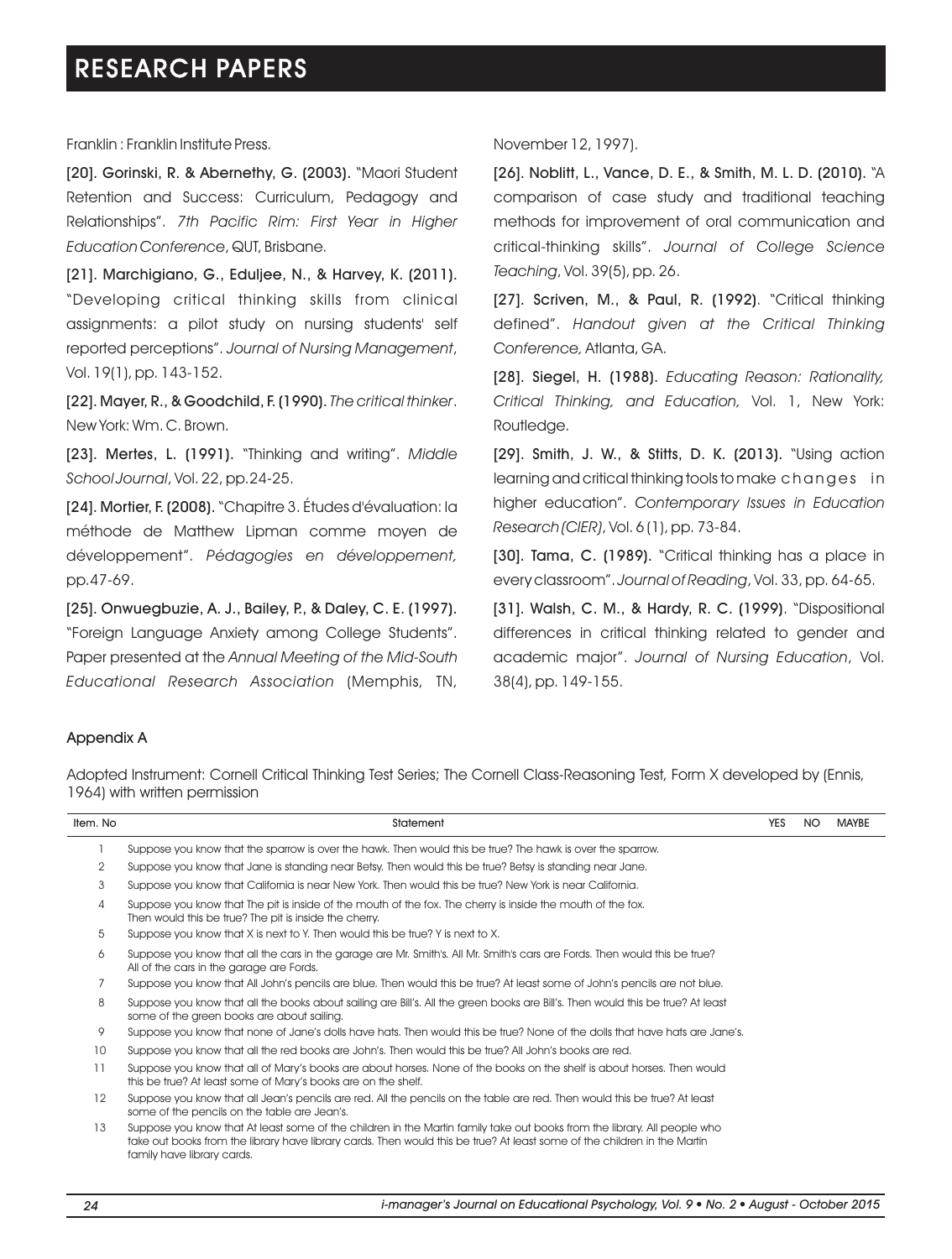- 14 Suppose you know that at least some of Fred's pencils are green. Then would this be true? None of Fred's pencils are green.
- 15 Suppose you know that none of Sue's books is about animals Then would this be true? None of the books about animals is Sue's.
- 16 Suppose you know that at least some of Kate's pencils are blue. All the pencils in the box are blue. Then would this be true? At least some of Kate's pencils are in the box.
- 17 Suppose you know that none of the fifth grade boys is on the football team. John is a fifth grade boy. Then would this be true? John is not on the football team.
- 18 Suppose you know that all the members of the school band have been in Boston. No one in Frank's class has been in Boston. At least some members of the school band are in Frank's class.
- 19 Suppose you know that all X's are Y's. Then would this be true? At least some X's are not Y's.
- 20 Suppose you know that All boys are painters. All children are painters. Then would this be true? At least some children are boys.
- 21 Suppose you know that all the second grade children are out on the playground. Then would this be true? All the children out on the playground are in the second grade.
- 22 Suppose you know that at least some of the books on the table are about stars. None of Bob's books is about stars. Then would this be true? All of the books on the table are Bob's.
- 23 Suppose you know that all the boys in John's class are football players. Fred is a football player. Then would this be true? Fred is not in John's class.
- 24 Suppose you know that all the pets of the Greens won some prize in the pet show. Fido is one of the Greens' pets. Then would this be true? Fido won a prize in the pet show.
- 25 Suppose you know that Eileen is one of the children on the playground. Then would this be true? Eileen is not one of the children on the playground.
- 26 Suppose you know that all cats can fly. All animals that can fly are black. Then would this be true? All cats are black.
- 27 Suppose you know that All the things in the trunk are Bill's. The brown baseball bat is Bill's. Then would this be true? The brown baseball bat is in the trunk.
- 28 Suppose you know that None of Bob's books are on the table, but there are books on the table. Then would this be true? At least some of the books on the table are not Bob's.
- 29 Suppose you know that all Mary's pencils are yellow. Then would this be true? At least some of Mary's pencils are not yellow.
- 30 Suppose you know that all pencils are heavy. Nothing made of wood is heavy. Then would this be true? At least some pencils are made of wood.
- 31 Suppose you know that at least some of the green pencils are Dick's. Then would this be true? All Dick's pencils are green.
- 32 Suppose you know that all dogs are brown. Then would this be true? At least some dogs are not brown.
- 33 Suppose you know that all the cookies Jane made for the fair had nuts in them. All the cookies with nuts in them were sold. Then would this be true? All the cookies Jane made for the fair were sold.
- 34 Suppose you know that all brown animals have four legs. Then would this be true? All animals with four legs are brown.
- 35 Suppose you know that all members of the football team weigh over 150 pounds. Henry does not weigh over 150 pounds. Then would this be true? Henry is on the football team.
- 36 Suppose you know that all of John's candy is in the box. All of the candy that is not chocolate is also not in the box. Then would this be true? At least some of John's candy is not chocolate.
- 37 Suppose you know that all the papers in the box are torn. None of John's papers is in the box. Then would this be true? None of John's papers are torn.
- 38 Suppose you know that all of the boys are singing. Then would this be true? All of the people who are not singing are also not boys.
- 39 Suppose you know that all the math homework is due today. None of John's homework is due today. All the homework for Mr. Miller's class is math homework. Then would this be true? None of John's homework is for Mr. Miller's class.
- 40 Suppose you know that all the pencils in the box are green. All Sue's pencils are sharp. All the green pencils are Sue's. Then would this be true? At least some of the pencils in the box are not sharp.